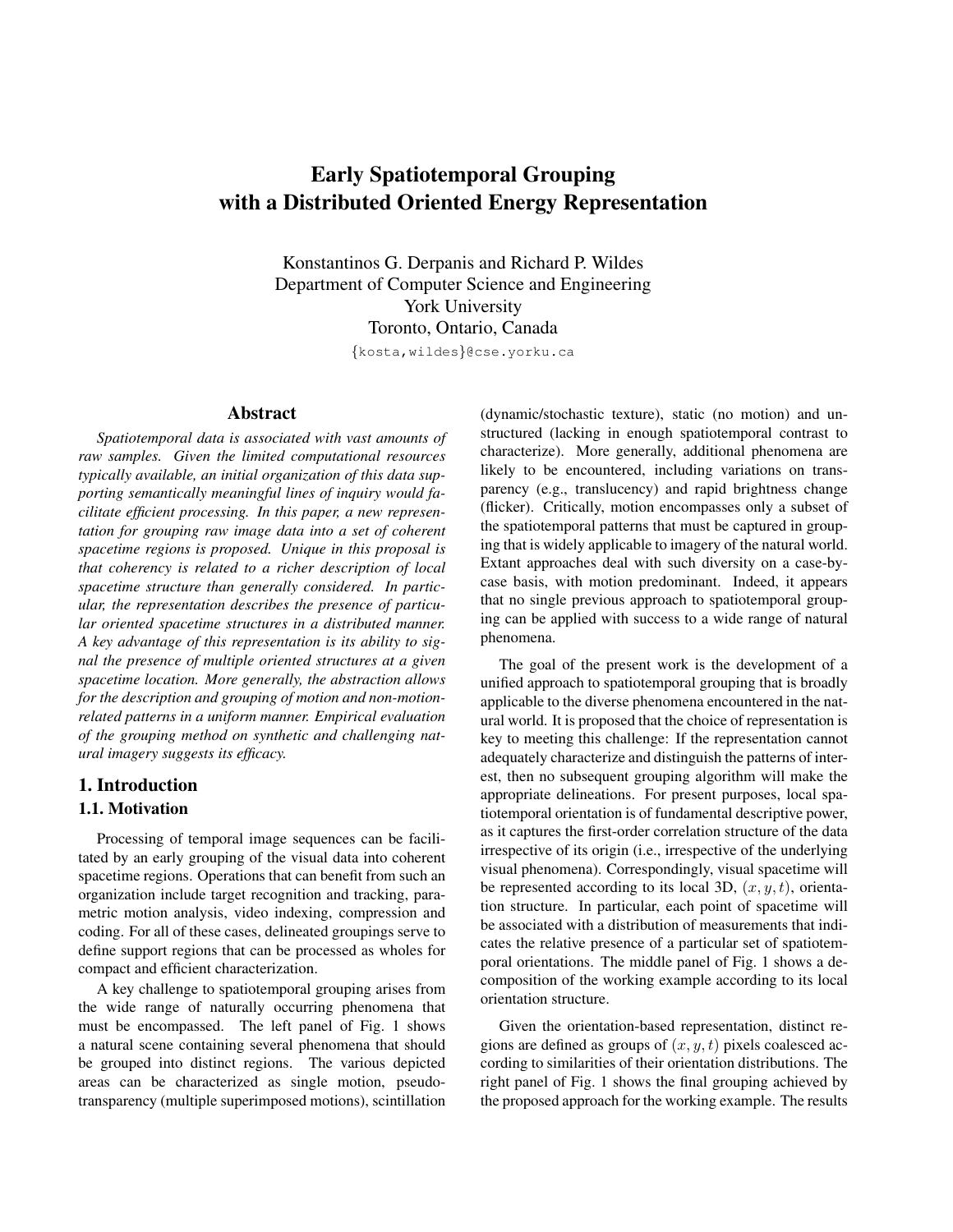

Figure 1. Overview of approach to spatiotemporal analysis. (left) An image sequence serves as input. (middle) Application of energy filters decomposes the input into a distributed representation according to 3D,  $(x, y, t)$ , spatiotemporal orientation. The example filter outputs are selective for (left-to-right) flicker (purely temporal variation in image brightness), static (no motion) and rightward (motion) spacetime structure. (right) A grouping process operates across the representation to coalesce regions of common spatiotemporal orientation distributions. In the depicted example, input video (left) captures a complex scene: In the central region, a person moves rightward behind a chain-link fence to yield (pseudo-) transparency; a second person to the right of the first person moves rightward in front of the fence to yield a single dominant motion; at the available resolution of the image data, the facial regions have little spatial variation and thereby yield unstructured regions; a windblown plant occupies the left area to yield a scintillating pattern; the remaining region made up of the fence and varying background yields a static pattern. The output region grouping (right) accurately indicates the five major structural regions (transparency, single motion, scintillation, static and unstructured) as five different grey-levels. Depicted are actual results recovered by the approach described in Sec. 2. All data and results shown in this paper are available at: http://www.cse.yorku.ca/vision/ research/spacetime-grouping.

properly delineate the various groupings even given their diverse nature. Significantly, subsequent analysis can build on the proposed representation, e.g., both dynamic pattern recognition and image motion analysis can exploit a distributed oriented image decomposition [22, 26].

#### 1.2. Related work

The present work touches on two main lines of image sequence analysis: representation of spacetime data and grouping analysis. In terms of representation, most previous efforts centre on the notion of *visual motion* or *temporal/dynamic textures*, with the former garnering the most attention. For visual motion, the majority of work has focused on estimating *optical flow*, which is assumed to be in close correspondence with the *visual motion field* [1]. Previous work also has considered the categorization of the local spacetime orientation structure by way of an eigenvalue analysis of the local orientation tensor [16, 19]. Temporal/dynamic texture related work is concerned with representing and categorizing stochastic dynamic phenomena [20, 12, 4], e.g., turbulent water and windblown vegetation. Each of these strands of research covers a largely disjoint portion of the space of visual spacetime phenomena.

Spatiotemporal oriented energy filters serve in defining the representation employed in the current work. Previous efforts have used similar operators in the analysis of image sequences with application to optical flow estimation [18, 22, 16], motion layer separation [8], activity recognition [5, 11], pattern categorization [26], tracking [3] and spacetime stereo [23]. Significantly, it appears that no previous work has used the filter outputs to drive spatiotemporal grouping, as shown here.

Grouping entails associating together tokens that respect a measure of coherency. Generally, spacetime grouping methods fall into one of two basic computational paradigms: *sequential* and *multi-dimensional* methods. Sequential approaches interleave spatial and temporal grouping processes [24]. These methods are prone to propagating errors across the grouping stages. Multidimensional approaches treat the image sequence and its extracted local attributes as a higher-dimensional feature-space, where grouping is performed. Examples of these methods include, variational [7, 2], voting [21], graph partitioning [14], statistical parametric [17] and non-parametric (e.g., *mean-shift* [9]). Common to the cited approaches is the neglect of the rich underlying local structure of the image data: Grouping is based on overly restrictive measurements, e.g., of colour and optical flow. In contrast, the proposed approach to grouping leverages the more descriptive spatiotemporal orientation structure of the data. As a grouping algorithm mean-shift is employed; however, any of the above spatiotemporal grouping schemes could be used, given the emphasis is on the choice of representation.

#### 1.3. Contributions

In the light of previous research, the major contributions of the present work are as follows. (i) A framework is proposed that yields the first unified approach to representing and grouping a wide range of juxtaposed spacetime patterns (motion, static, flicker, (pseudo-)transparency, translucency, scintillation/temporal texture, unstructured). Previous analyses of spacetime patterns operate on a case-bycase basis, with image motion predominant. (ii) A particular spatiotemporal filtering formulation is developed for measuring spatiotemporal oriented energy and is used as input to a standard grouping mechanism (mean-shift). While spacetime filters have been used before for analyzing image sequences, they have not been applied to the delineation of coherently structured spacetime regions. (iii) The approach's ability to group image data in terms of meaningful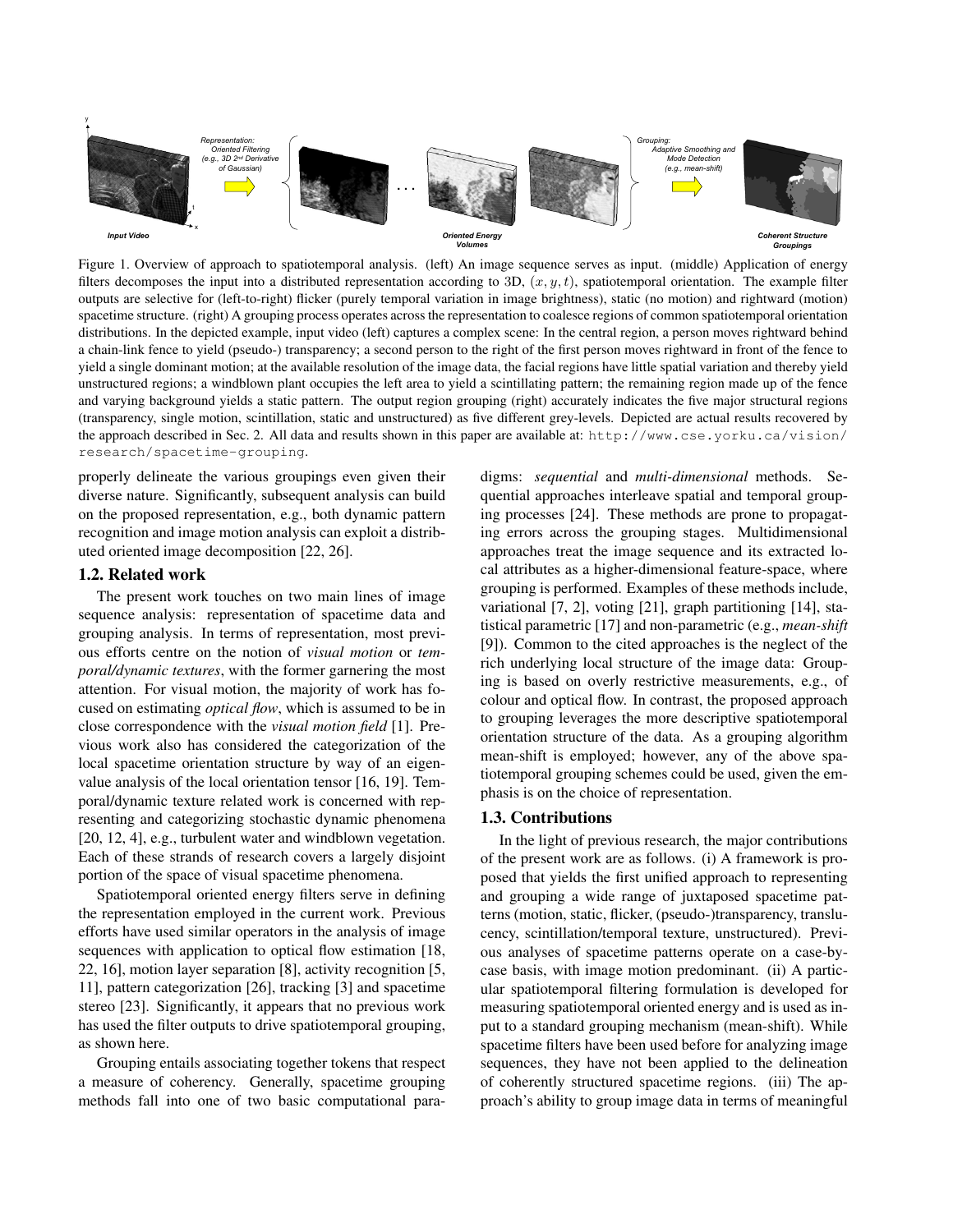spatiotemporal structure is demonstrated both qualitatively and quantitatively on a wide range of synthetic and challenging natural image sequences.

## 2. Technical approach

The proposed approach to spatiotemporal grouping consists of an initial local, oriented decomposition of the input datastream, followed by spatiotemporal aggregation across the decomposition that reveals intra-region similarity. The major assumption used in the grouping analysis is smoothness of spacetime structure surfaces in a higher-dimensional feature-space for each coherent region (cf. [21]). Invoking this assumption avoids the burden of explicitly modeling the set of spatiotemporal structures that may be encountered.

## 2.1. Distributed spatiotemporal orientation

The local spacetime orientation of a visual pattern captures significant, meaningful aspects of its temporal variation (e.g., static vs. moving vs. unstructured) [26]; therefore, a spatiotemporal oriented decomposition of an input pattern is an appropriate basis for spacetime grouping. Under this representation, coherency of spacetime is defined in terms of consistent patterns across the decomposition. A contiguous region of spacetime might be grouped on the basis of it giving rise to a significant response in only one component of the decomposition, corresponding to a particular single orientation (e.g., motion); another region might be grouped because it gives rise to significant responses in multiple components of the decomposition, corresponding to transparency-based superposition; yet another region might be grouped as significant, approximately equal magnitude responses arise across all bands of the decomposition, corresponding to scintillation. Sill other regions might arise as they are distinguished by their lack of local structure. Indeed, Figs. 1 and 2 show such a five-way grouping.

The desired spacetime orientation decomposition is realized using broadly tuned 3D Gaussian second derivative filters,  $G_{2_{\hat{\theta}}}(x,y,t)$ , and their Hilbert transforms,  $H_{2_{\hat{\theta}}}(x,y,t),$ with the unit vector  $\hat{\theta}$  capturing the 3D direction of the filter symmetry axis. The responses are pointwise rectified (squared) and summed to yield the following energy measure,

$$
E_{\hat{\theta}}(x, y, t) = (G_{2_{\hat{\theta}}} * I)^2 + (H_{2_{\hat{\theta}}} * I)^2, \quad (1)
$$

where  $I \equiv I(x, y, t)$  denotes the input imagery and  $*$  convolution.

Each oriented energy measure, (1), is confounded with spatial orientation. Consequently, in cases where the spatial structure varies widely about an otherwise coherent dynamic region (e.g., single motion of a surface with varying spatial texture), the responses of the ensemble of oriented energies will reflect this behaviour and thereby support spurious region segregation. To ameliorate this difficulty, the spatial orientation component is discounted by "marginalization" of this attribute, as follows.

In general, a pattern exhibiting a single spacetime orientation (e.g., velocity) manifests itself as a plane through the origin in the frequency domain [25]. Correspondingly, summation across a set of  $x-y-t$ -oriented energy measurements consistent with a single frequency domain plane through the origin is indicative of energy along the associated spacetime orientation, independent of purely spatial orientation. Since Gaussian derivative filters of order  $N = 2$  are used in the oriented filtering, (1), it is appropriate to consider  $N + 1 = 3$  equally spaced directions along each frequency domain plane of interest, as  $N + 1$  directions are needed to span orientation in a plane with Gaussian derivative filters of order  $N$  [15]. Let each plane be parameterized in terms of its unit normal,  $\hat{\mathbf{n}}$ ; a set of equally spaced  $N + 1$ directions within the plane are given as

$$
\hat{\theta}_i = \cos\left(\frac{2\pi i}{N+1}\right) \hat{\theta}_a(\hat{\mathbf{n}}) + \sin\left(\frac{2\pi i}{N+1}\right) \hat{\theta}_b(\hat{\mathbf{n}}), \ 0 \le i \le N,
$$
\n(2)

with<br> $\hat{\theta}_a(\hat{\mathbf{n}}) = \hat{\mathbf{n}} \times \hat{\mathbf{e}}_x / ||\hat{\mathbf{n}} \times \hat{\mathbf{e}}_x|| \quad \hat{\theta}_b(\hat{\mathbf{n}}) = \hat{\mathbf{n}} \times \hat{\theta}_a(\hat{\mathbf{n}})$  (3) where  $\hat{\mathbf{e}}_x$  denotes the unit vector along the  $\omega_x$ -axis<sup>1</sup>. In the case where the spacetime orientation is defined by velocity  $(u_x, u_y)$ , the normal vector is given by  $\hat{\mathbf{n}} =$  $(u_x, u_y, 1)$ <sup> $\mid$ </sup> / $\parallel$  $(u_x, u_y, 1)$ <sup> $\mid$ </sup> $\parallel$ .

Now, energy along a spacetime direction,  $\hat{\mathbf{n}}$ , with spatial orientation discounted through marginalization, is given by summation across the set of measurements,  $E_{\hat{\theta}_i}$ , as

$$
\tilde{E}_{\hat{\mathbf{n}}}(x, y, t) = \sum_{i=0}^{N} E_{\hat{\theta}_i}(x, y, t)
$$
\n(4)

with  $\hat{\theta}_i$  one of  $N+1=3$  specified directions (2) and each  $E_{\hat{\theta}_i}$  calculated via the oriented energy filtering, (1). (cf. [22] where a similar formulation is developed, but only applied to image motion analysis and without inclusion of the  $H_{2\theta}$ , which provides phase independence). In the present implementation, six different spacetime orientations are made explicit, namely, leftward, rightward, upward and downward motion, static (no motion/orientation orthogonal to the image plane) and flicker/infinite motion (orientation orthogonal to the temporal axis); although, due to the broad tuning of the filters employed, responses arise to a range of orientations about the peak tunings.

Finally, the resulting energy measurements in (4) are confounded by the local contrast of the signal and as a result increase monotonically with contrast. This makes it impossible to determine whether a high response for a particular spacetime orientation is indicative of its presence or is indeed a low match that yields a high response due to significant contrast in the signal. To arrive at a purer measure of spacetime orientation, the energy measures are normalized

<sup>&</sup>lt;sup>1</sup>Depending on the spacetime orientation sought,  $\hat{\mathbf{e}}_x$  can be replaced with another axis to avoid the case of an undefined normal vector.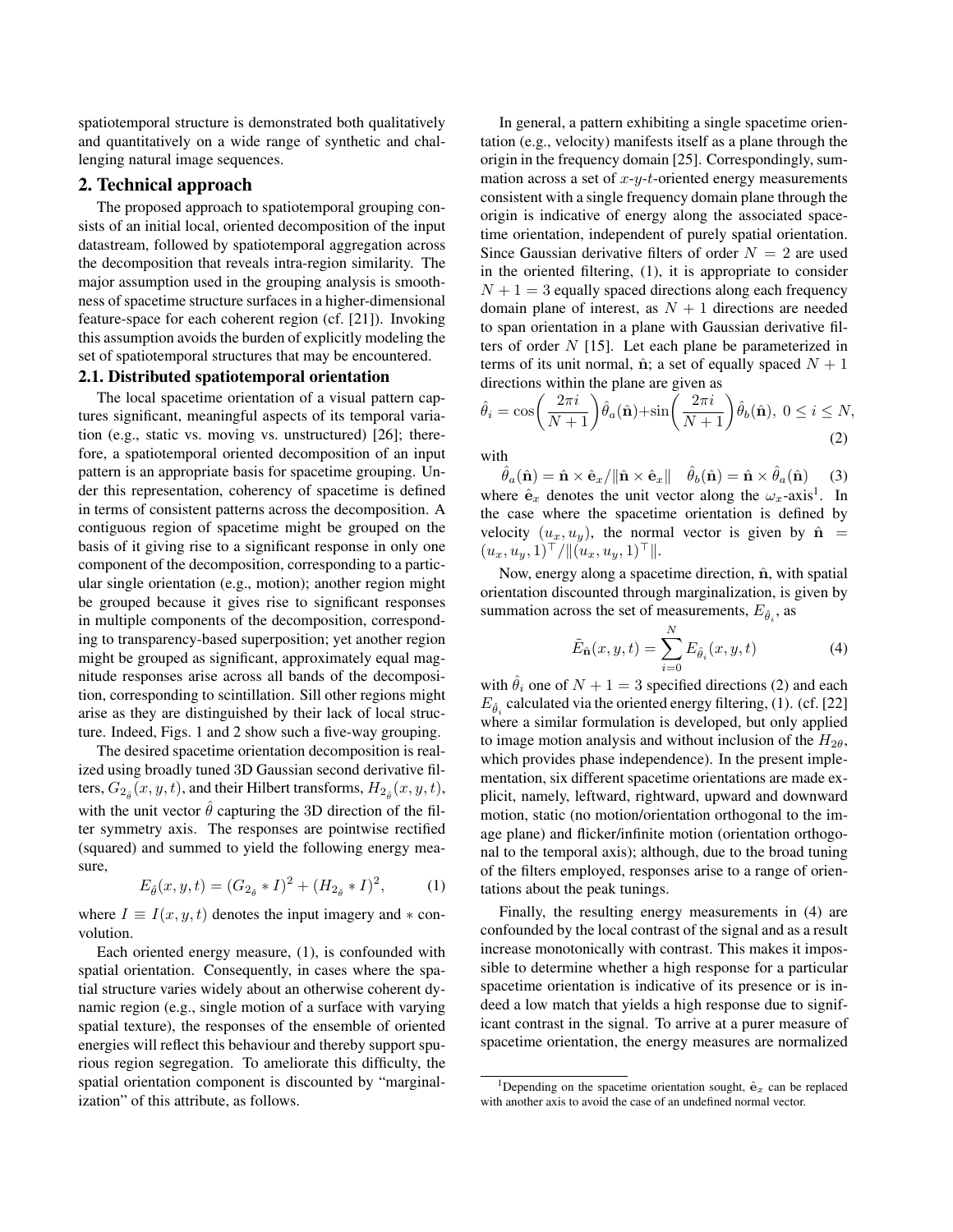

Figure 2. Distributed representation of visual spacetime. The grouping result (centre) is taken from Fig. 1. Each image location carries a distribution representing the degree that the local spacetime structure is consistent with a particular 3D spatiotemporal orientation. The central region of the input, corresponding to transparency, gives rise to two peaks (moving object and static pseudo-transparent foreground); whereas the rightmost region of the input, corresponding to a single moving object, gives rise to a single peak. The leftmost bottom region, corresponding to scintillation, gives rise to a uniform distribution. The facial regions, being devoid of discernable pattern structure at the available resolution, give rise to near zero responses (not shown). The region not attributed to the people or plant, corresponding to static, yields a single peak.

by the sum of consort planar energy responses at each point,

$$
\hat{E}_{\hat{\mathbf{n}}_i}(x, y, t) = \tilde{E}_{\hat{\mathbf{n}}_i}(x, y, t) / \left(\sum_{j=1}^M \tilde{E}_{\hat{\mathbf{n}}_j}(x, y, t) + \epsilon\right), \tag{5}
$$

where M denotes the number of spacetime orientations considered, and  $\epsilon$  a constant introduced as a noise floor and to avoid instabilities at points where the overall energy is small. Conceptually,  $(1)$  -  $(5)$  can be thought of as taking an image sequence,  $I(x, y, t)$ , and carving its power spectrum into a set of planes, with each plane corresponding to a particular spacetime orientation, to provide a relative indication of the presence of structure along each plane.

The constructed representation enjoys a number of attributes that are worth emphasizing. First, owing to the bandpass nature of the Gaussian derivative filters (1), the representation is invariant to additive photometric bias. Second, owing to the normalization (5), the representation is invariant to absolute contrast in the input signal. Third, owing to the marginalization (4), the representation is invariant to changes in appearance manifest as spatial orientation variation. Overall, these three invariances allow grouping abstractions to be robust to pattern changes that do not correspond to dynamic pattern variation, even while making explicit local orientation structure that arises with temporal variation (motion, flicker, scintillation, etc.). Fourth, the representation is efficiently realized via linear (separable convolution, pointwise addition) and pointwise non-linear (squaring, division) operations; thus, efficient computations are realized [10]. Overall, each of the normalized oriented energies can be viewed as expressing the evidence for the presence of a particular, spacetime oriented structure, see, Fig. 2.

#### 2.2. Grouping

To group the oriented energy feature vectors into coherent regions of structure, mean-shift clustering [6] is employed. Note, however, that the focus of the current work is the underlying representation (i.e., distributed measurements of spacetime orientation) rather than a particular grouping mechanism. For the purpose of promoting spacetime coherency within recovered clusters, positional information is included in the feature vector as coordinates in space  $(x, y)$  and time t. Putting the above features together yields a 9D feature vector (six oriented energies plus three for spacetime location), per image point. Implicitly this grouping strategy enforces spatial and temporal smoothness simultaneously in the 9D space. This strategy avoids additional assumptions on the camera model, parametric motion model (e.g., translation, affine, etc.) or the number of distinct coherent spacetime structure regions.

Conceptually, mean-shift regards the feature-space as an empirical distribution. Each feature-point is associated with a mode (local maximum) of the distribution and thereby all points associated with a particular mode are grouped together. In its simplest formulation (i.e., based on the Epanechnikov kernel), the mean-shift property can be written as (see [6], for details)

$$
\widehat{\nabla} f(\mathbf{x}_c) \propto \left( \operatorname{mean}_{\mathbf{x}_i \in \mathbf{S}_{h, \mathbf{x}_c}} \{ \mathbf{x}_i \} - \mathbf{x}_c \right),\tag{6}
$$

where  $f(x)$  denotes the underlying probability density function of a *n*-dimensional space, **x**,  $\{x_i\}$  the given set of samples, and  $\mathbf{S}_{h,\mathbf{x}_c}$  a *n*-dimensional hyper-ball with radius h (the so-called kernel density bandwidth) centered at **x**<sub>c</sub>. Repeated application of (6) converges to a local mode of the distribution. In the present case, modes arise as particular values across the 9D spatiotemporal feature vectors and all  $(x, y, t)$  pixels contributing to a mode are grouped.

#### 3. Empirical evaluation

A variety of grouping experiments have been performed on a set of synthetic and real world image sequences. Algorithm parameter settings are as follows. The  $\epsilon$  bias for contrast normalization, (5), empirically has been set to  $\approx 1\%$ of the maximum expected response. Mean-shift clustering has four input parameters: the bandwidths,  $h_{\text{space}}$ ,  $h_{\text{time}}$ and  $h_{\text{range}}$ , which determine the resolution of mode detection along the spatial, temporal and range (here, spacetime orientation) dimensions, resp., and the merging threshold,  $\tau$ , which determines the distance between points that are grouped via transitive closure in the 9D feature space. Unless otherwise stated, the mean-shift bandwidth parameters for the space, time and range dimensions are set to  $h_{\text{space}} = 32$ ,  $h_{\text{time}} = 10$ , and  $h_{\text{range}} = 0.12$ , resp. Groupings containing less than 40 pixels/frame are considered outliers and removed via merging.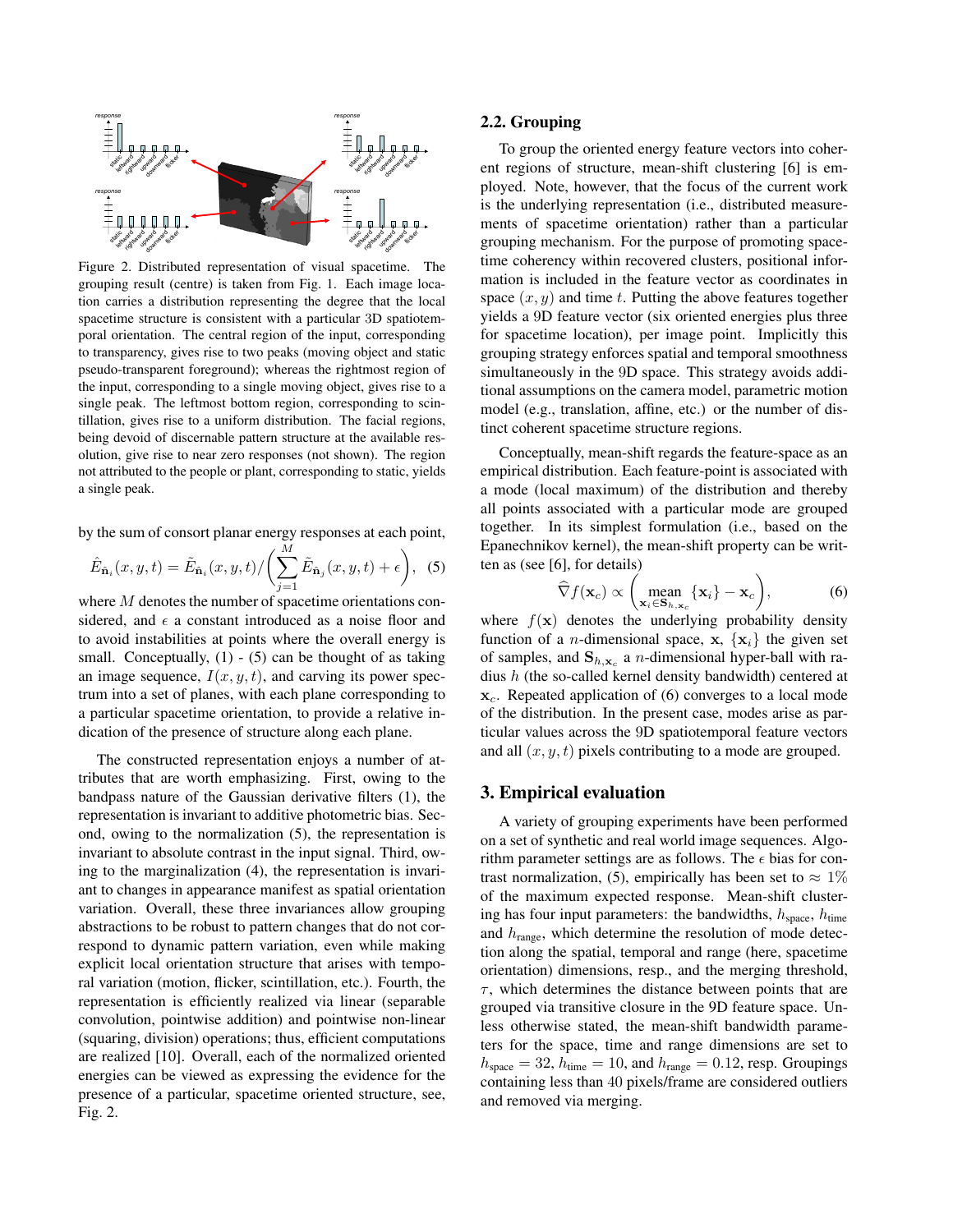

Figure 3. Grouping with various levels of data abstraction. (a) Synthetic input image sequence. (a.1) Bandpass white noise with spatial horizontal/vertical structure enhanced *moving upward*, (a.2) same pattern as previous with contrast increased by 25%, (a.3) bandpass white noise with spatial diagonal structures enhanced moving upward, (a.4) spacetime pink noise (*scintillation*) and (a.5) superimposed pink noise patterns moving rightward/leftward (*transparency*). All motion-related structures move with a speed of 1 pixel/frame. (b) Ideal grouping result with shadings denoting coherent groupings. (c)-(h) Grouping results based on: (c) proposed representation, (d) optical flow, (e) normal flow (f) normalized oriented energy (5) without appearance marginalization (4), (g) spacetime gradient, (h) thresholded frame-to-frame intensity difference, and (i) raw pixel-wise intensity; white denotes outlier components. For each representation, the mean-shift parameters were empirically optimized.

#### 3.1. Representation comparisons

Figure 3 shows a comparison of mean-shift grouping results based on several common spacetime representations in the literature and the proposed distributed representation. The input contains three distinct spacetime structures consisting of upward motion, a scintillating pattern in the form of pink noise and transparency in the form of left/right superimposed motion. The upward moving region contains three subregions that differ only in spatial appearance and therefore should be grouped together from a spatiotemporal perspective due to their common dynamic structure (i.e., upward motion).

Representations that do not adequately discount pure spatial appearance (normalized oriented energy (5) without appearance marginalization (4), spatiotemporal gradient, normal flow and raw pixel-wise intensity) correspondingly fail to support grouping of the coherently moving region as such. Successive frame differencing fails in making the pattern distinctions sought because it is limited to making binary distinctions between stationary and nonstationary patterns. All of these approaches also fail to group successfully the transparency and scintillation cases. While optical flow (estimated as in [16]) proves capable of supporting correct grouping of the coherently upward moving regions, it is incapable of dealing with scintillating and transparency patterns due to violations of the underlying assumption of brightness conservation. Among these abstractions, only the proposed distributed representation successfully supports the partition of the input into its three constituent structures, coherent motion, scintillation and superimposed motion.

#### 3.2. Quantitative results on natural imagery

Figure 4 shows a set of challenging natural image sequences containing a broad range of spacetime structures, including but not restricted to motion, and their grouping results (see caption for description of inputs). The challenging aspects of this data set include, regions that are unstructured, exhibit significant temporal aliasing due to fast motion, contain superimposed motion and non-motion structure (e.g., transparency and scintillation). These sequences, consisting of juxtaposed natural and man-made structures, were obtained from a variety of sources: a Canon HF10 camcorder, the BBC documentary "Planet Earth" and the "BBC Motion Gallery" online video repository. Each sequence spans 10 frames.

Beginning with (a), the clear sky (unstructured) is correctly delineated from the building (moving structure). The unstructured region represents a situation where there is insufficient information to determine flow. In (b), although the spatial appearance alone is insufficient to make the surface distinctions, the two surfaces are successfully partitioned based on their spacetime structure signatures. In (c), the stabilized foreground (static) is clearly delineated from the rightward moving background. In (d), although significant temporal aliasing is present due to the rapid motion of the leopard, the portion attributed to the leopard is successfully delineated from the static tree. An optical flow abstraction, although feasible, would require preprocessing the input with a stabilization procedure (e.g., pyramid processing [19]) to bring the speed of the leopard within its operating speed range ( $\sim 1$  pixel/frame). In (e), similar to (d), correct delineation is achieved in the presence of significant temporal aliasing. In (f), the sequence is successfully partitioned into two coherent regions, one consisting of a leftward motion while the second consisting of a scintillating region. Inspection of our oriented energy representation reveals a fairly uniform energy distribution at each point consistent with scintillation. Since the assumption of brightness conservation is clearly violated, optical flow would be inappropriate here. From a semantic viewpoint, the water group is consistent with one's impression that some coherent process is being imaged. In (g), the recovered dominant coherent structures consist of: unstructured (the wall), static (the painting) and flicker (the hallway). The painting is partially over-segmented along the boundaries due to the strong one-dimensional structure along the painting's boundaries that induce an oriented energy signature consistent with the aperture problem. At this level of analysis, this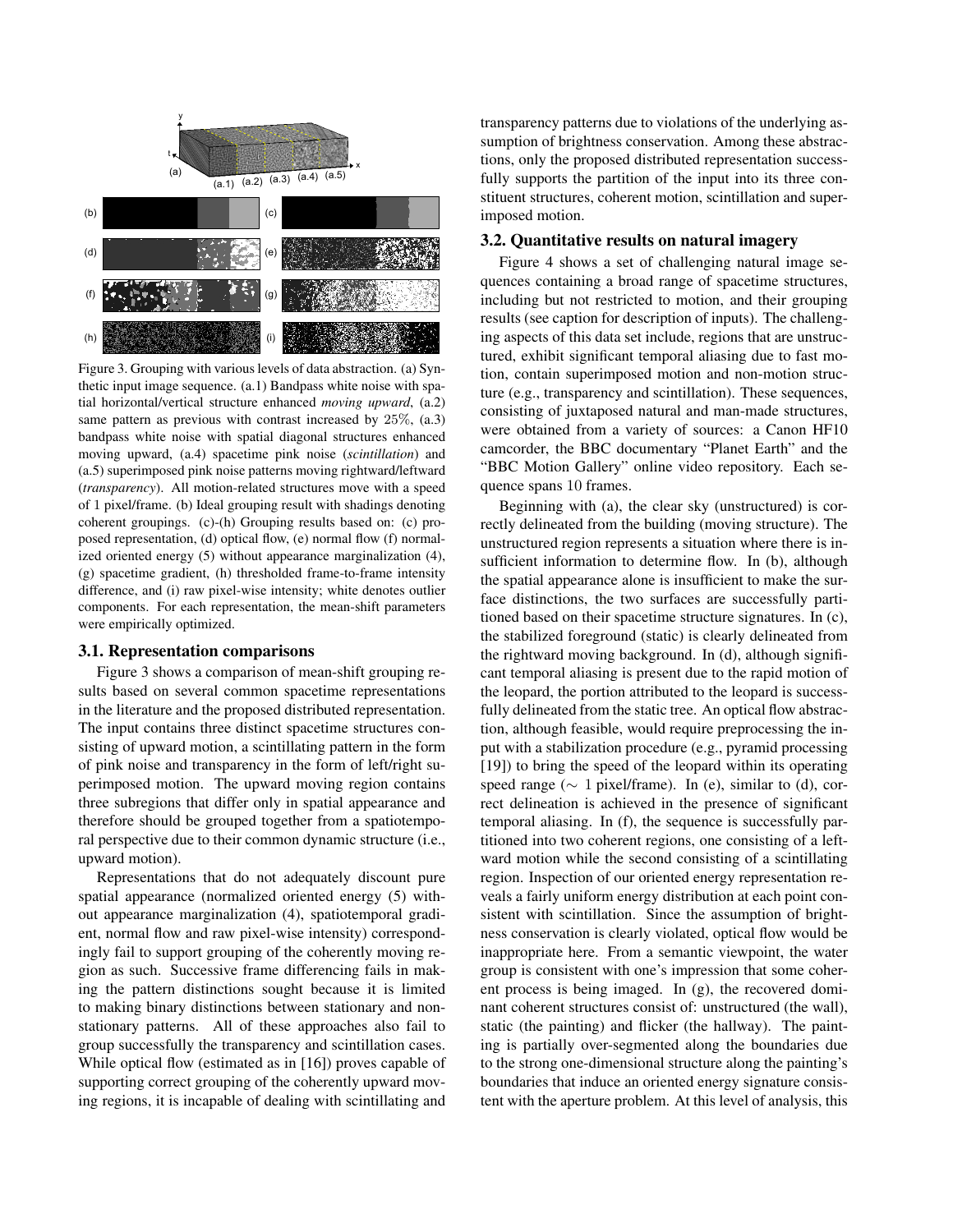

Figure 4. Successful grouping results on a diverse and challenging set of natural imagery. In each example, the input sequence, a frame from the human-labeled ground truth and grouping result, resp. are given. (a) A panning sequence consisting of a clear sky (i.e., unstructured) and a building (source: HF10). (b) Motion parallax sequence consisting of two mountain faces, where the foreground surface moves rapidly revealing a slower moving surface (source: "Planet Earth"). (c) Tree in foreground being coarsely stabilized by moving camera operator with resulting background motion (source: HF10). The background consisting of the ground plane is not fronto-parallel with respect to the camera, as a result the motion varies across the surface. (d) A leopard rapidly moving leftward behind a static tree (source: "Planet Earth"). (e) A flying bird crudely tracked by the camera operator to yield a slow moving target and a rapidly moving background (source: "Planet Earth"). (f) A ship moving over a scintillating water surface (source: "BBC Motion Gallery"). (g) A painting hanging on an unstructured wall with a light flickering in an adjacent hallway (source: HF10). (h) A translucency sequence realized by projecting (using an LCD projector) a walking person over a static painting (source: HF10). (i) A pseudo-transparency sequence consisting of a person walking behind a fence (source: HF10). (j) A juxtaposed motion and pseudo-transparency sequence consisting of two people moving rightward, one moving in front of a fence while the second is moving behind it (source: HF10).

is a reasonable interpretation/grouping: The regions near the border of the painting against the unstructured wall are uniformly consistent as being characterized by the aperture problem. In (h), the translucent region (static background with superimposed moving person) is successfully distinguished from the purely static background, although the static background is slightly over-segmented due to low texture regions. Optical flow is inappropriate in the translucency region since it cannot be described by a single motion. In (i), the sequence is partitioned into the two constituent coherent structures: static structure vs. superimposed static and leftward motion (i.e., pseudo-transparency). Finally in (j), the sequence is partitioned into the two constituent coherent structures: rightward motion vs. superimposed static and rightward motion (i.e., pseudo-transparency). Notice, even with an oriented structure mutually shared in both patterns (rightward motion), successful segregation is achieved on the basis of the additional static orientation in one of the patterns due to the fence.

The grouping results in Fig. 4 provide compelling qualitative evidence that the proposed approach to grouping performs well on image sequences containing a variety of spatiotemporal structures. To quantify performance, results are compared with frame-by-frame human labeled (spatial) boundary ground truth. Following a standard evaluation methodology for image segmentation [13], mean precision/recall scores were calculated across all the image sequences illustrated in Fig. 4 and are shown as tuning curves in Fig. 5. These curves characterize the grouping performance over a range of the input parameters. *Precision* is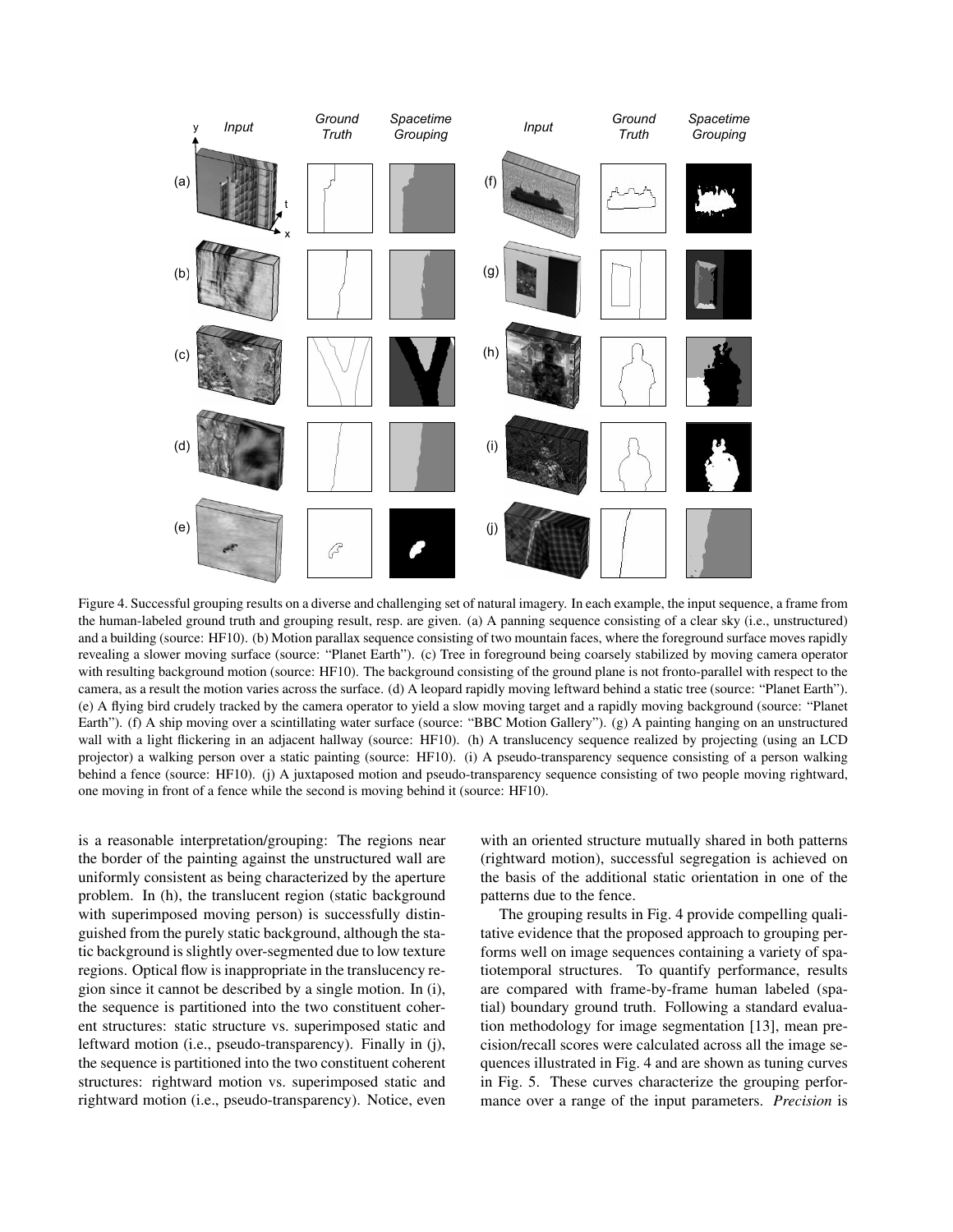

Figure 5. Precision/recall curves. Points along the curve correspond to variations of the range bandwidth within [0.04, 0.18].

defined as the percentage of *detected* boundary pixels in the *recovered grouping*<sup>2</sup> that correspond to *ground truth* boundary pixels:

$$
Precision = Matched(Sr, Sg)/|Sr|,
$$
 (7)

where  $S_r$  and  $S_g$  represent the grouping result and ground truth, resp., *Matched*( $S_r$ ,  $S_g$ ) denotes the number of boundary pixels in  $S_r$  that were matched in  $S_g$  within a neighbourhood of radius  $\rho$  and  $|\cdot|$  denotes the cardinality of the set of boundary pixels. *Recall* is defined as the percentage of *ground truth* boundary pixels that were *detected* in the *recovered grouping*:

$$
Recall = Matched(S_g, S_r)/|S_g|.
$$
 (8)

Over-segmentation is characterized in the curves by high recall but low precision, and the converse holds for undersegmented images.

For mean-shift, there are four input parameters, the bandwidths,  $\{h_{\text{space}}, h_{\text{time}}, h_{\text{range}}\}$ , and the merging threshold,  $\tau$ . Through preliminary experimentation it was found that the largest differences between grouping results are realized when varying the range bandwidth and merging threshold parameters. In Fig. 5, points along the curve correspond to varying the range bandwidth,  $h_{\text{range}}$ , within [0.04, 0.18] while fixing the spatial and temporal bandwidths to  $(h_{\text{space}}, h_{\text{time}}) = (32, 10)$  and merging threshold to  $\tau \in \{0.05, 0.10\}$ . Matching was carried out using a distance threshold  $\rho = 8$ , which is reasonable given that the oriented energy filtering support also spans eight pixels. The consistently high recall indicates that the recovered groupings show little tendency to under-segment and thus one can conclude that the combination of representation and grouping methods captures salient image structure. At the same time, a relatively high precision is attained, which indicates that significant over-segmentation is not prevalent.

## 3.3. Additional examples

Figure 6 illustrates a successful grouping result on a synthetic input sequence consisting of a counter-clockwise rotating pink noise disc over a stationary pink noise background. This example indicates the approach's ability to



Figure 6. Grouping on a (synthetic) smoothly varying spacetime structure. (left) Input consisting of a counter-clockwise rotating pink noise disc over a stationary pink noise background. (right) A sample frame from the successful bipartite grouping result.



Figure 7. Grouping of a target initially at rest, then in motion. (leftto-right) Input frame of initially static scene; input frame taken after the onset of motion; grouping result of initial frame shows no foreground/background delineation as person and surround are both static; grouping result as person is in motion. Correct grouping is maintained throughout person's subsequent motion.



Figure 8. Grouping on a set of (synthetically combined) dynamic textures used in [4]. (left-to-right) Input frame of two widely differing dynamic textures (turbulent water and rising bubbles); grouping result using the proposed approach; input frame consisting of two instances of turbulent water moving left and right, respectively, both textures share the same appearance but differ in dynamics; grouping result using the proposed approach.

recover groupings in cases where spacetime structure varies smoothly. A similar example has been successfully demonstrated using the tensor voting framework [21]; however, that approach relies on flow, while the examples of Fig. 3 show that flow yields difficulties in situations involving more complicated patterns (e.g., transparency and scintillation). Significantly, in the present framework the cases of grouping smoothly varying flow as well as non-motion dynamic structure can be handled in a uniform fashion.

Figure 7 shows a successful grouping result on a natural input sequence, where spacetime structure changes over time, as a foreground target initially at rest goes into motion against a static background. This example demonstrates the approach's ability to deal with both spatial and temporally juxtaposed structure in a uniform manner.

Figure 8 shows successful grouping results on two dynamic texture examples [4]. Previously reported results on these examples require knowledge of the number of textures as well as hand contour initialization and show significant under-segmentation on the second example [4]. The present approach does not require similar a priori knowledge, yet yields comparable (first example) or superior (second example) results.

<sup>2</sup>Boundaries in the labeled groupings are identified as any pixel that has at least a single neighbour with a differing label. This is followed by a thinning procedure to realize 1 pixel width boundaries.